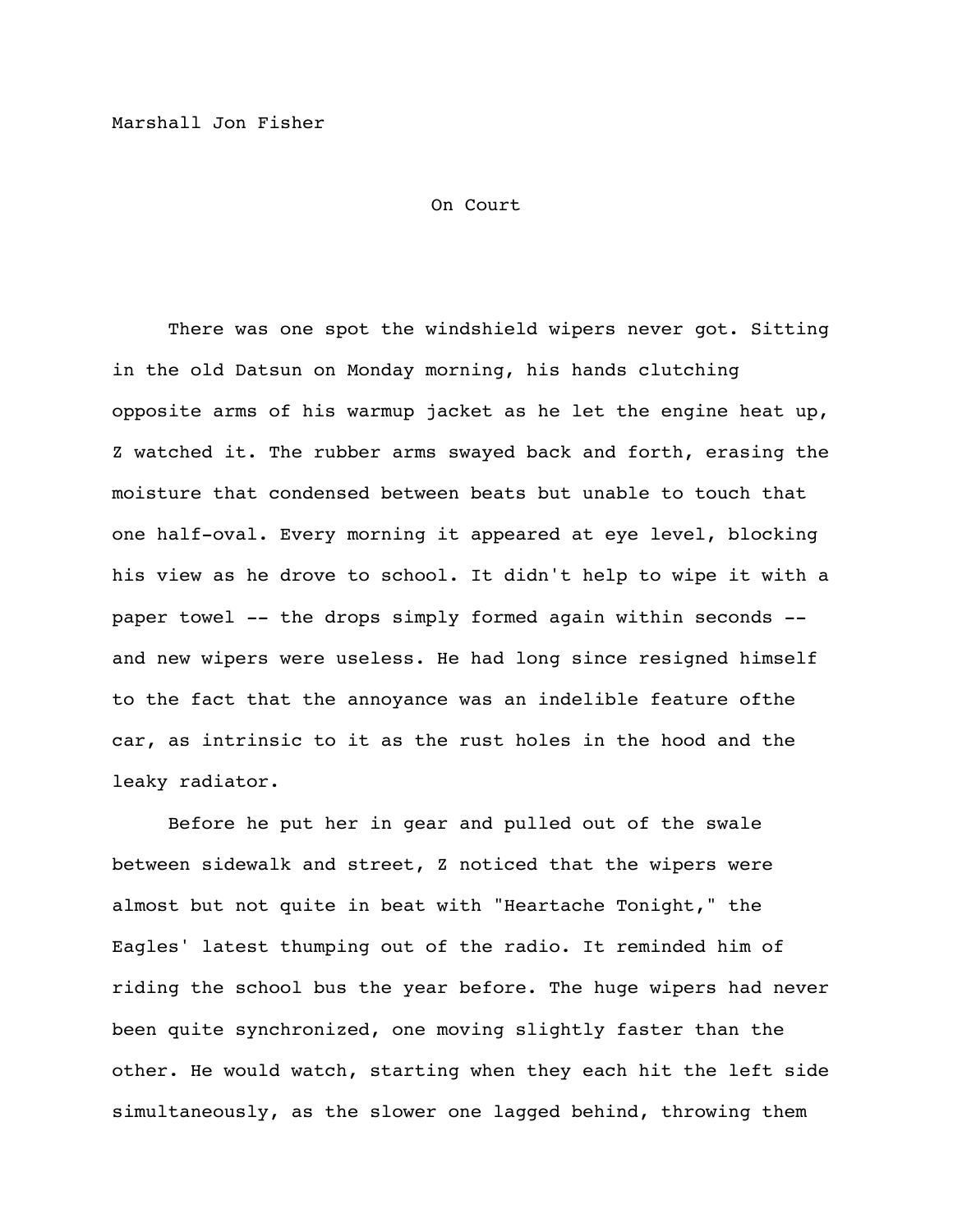out of synch, and count how many beats until they became exactly one cycle behind and slapped the left side in harmony again. He'd always enjoyed the bus ride, finding a window seat and vegetating through the ten minutes, last night's dreams still close at hand. He had no responsibility on the bus; he didn't have to talk with anyone, could close his eyes against the glass with his books held tight against his chest and half-dream, feeling the lulling centrifugal pull as the driver took them around corners he didn't care to see, simply let the force shift his weight on the seat as the sun's red glow changed position through his eyelids. Or he could keep his eyes open, just as relaxed, and let the mathematical rhythm of the wipers transfix him.

But the rides had been almost too good. Packed warmly in the seats -- January mornings were cool even in Miami, making this temporary shelter enticing, teasing you into forgetting the heat that would arrive well before lunchtime -- gently rocked by the bouncing of the bus's old shocks over the road's imperfections, the arrival at the school became a dreaded event, lost in the unthinkable future until it happened. Each morning he was reluctant as a fetus, and with no more choice, to step down the thin steps from the dark bus into the bright sunlight of the schoolyard, to English and Phys Ed, to pop quizzes and class participation and forty-five minutes of lunch in the overcrowded cafeteria.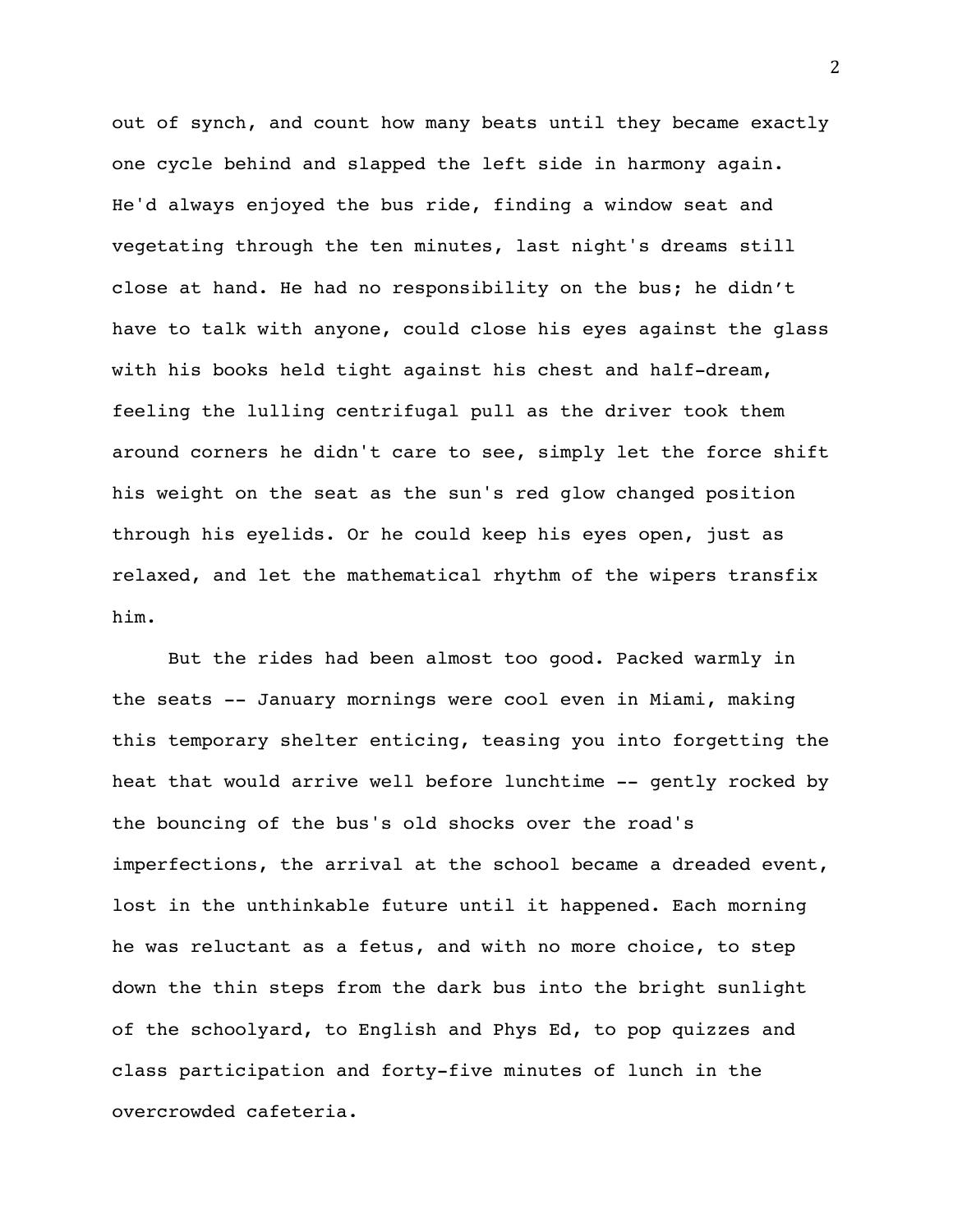Now Z tried to follow the rhythms of the Datsun's wipers and the Eagles' drums to see if they would fall into resonance again like the bus's wipers, but gave up before he reached the end of his street. He missed the dreamy bus rides, but having Dad's old car for his senior year had several advantages. Driving home from tennis practice and not having to lug his rackets around all day, for example (it just wouldn't do for a senior to be calling Mom for rides home). Also, having to pay attention to driving put him in amore suitable, that is to say awake, state for school. The bus had always left him in a somewhat somnambulistic condition, prompting Mr. Stephenson, last year's first period English teacher, to dub him The Space Cowboy, often heralding his entrance with that song on those occasions when the tardy bell beat him to the door. And he had a particular reason this year for wanting to appear alert, confident, as if he had been awake for hours working out or washing the car -- *together*, in a word -- as he entered first period.

He saw her out of the corner of his eye as he came in, casually looking in front of his long, overstretched legs as they shuffled him towards and then down his assigned row. She sat bent forward, her shoulder-length red hair falling toward the notebook where she rendered this morning's margin doodling, which he would later critique with a decidedly Freudian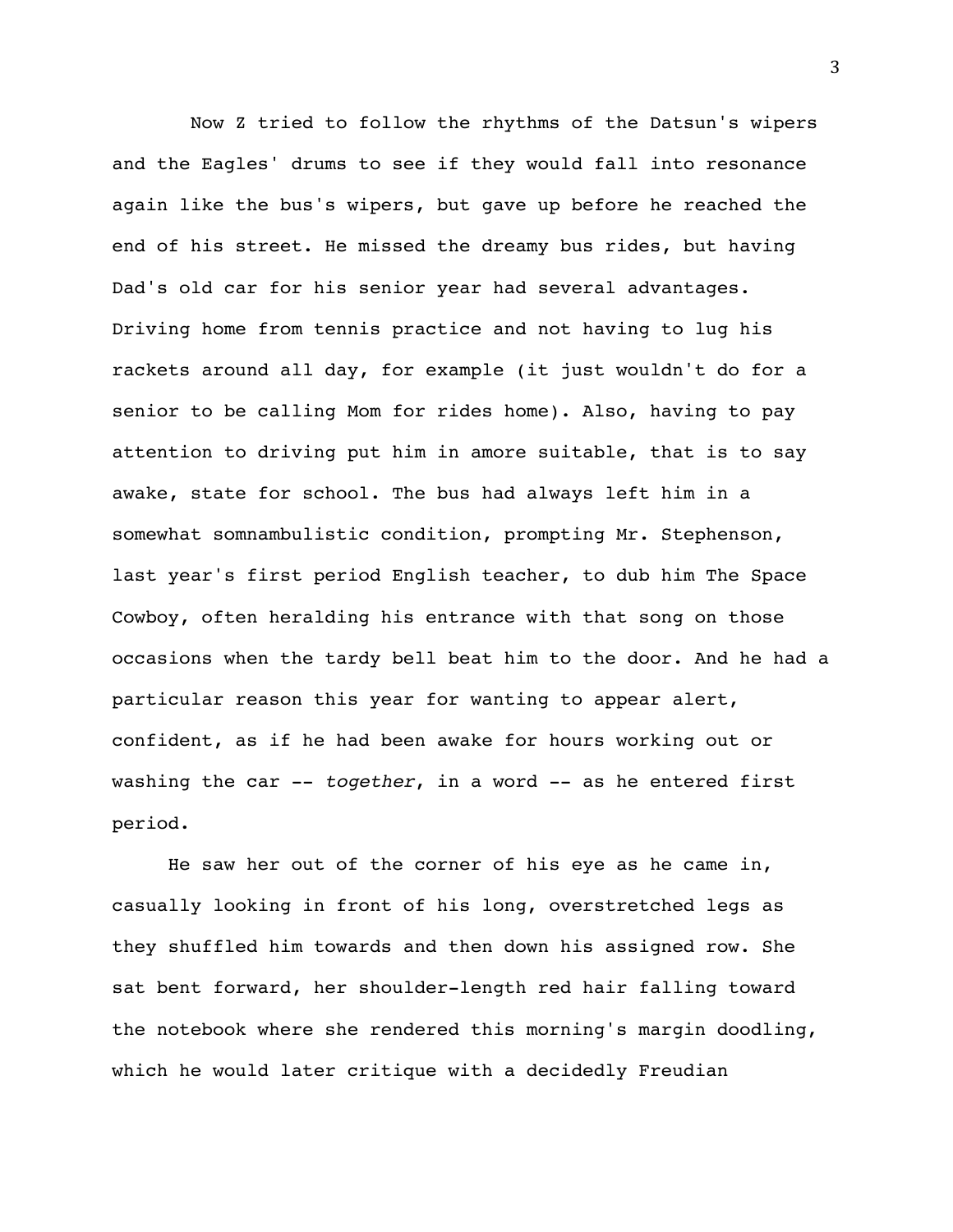emphasis. She looked up as he passed, brushed her hair behind her ear with her left hand, and smiled.

"You're early," she said as the late bell rang.

"Kathykathykathy," he said under his breath as he slid into his desk-chair behind her. "I know," he whispered in the lull before the loudspeaker called them to attention for the pledge of allegiance. "I kept my run down to ten miles today."

"Ha," she turned her head momentarily as they rose with the rest of the class.

Kathy was it. The blue-jeaned, tee-shirted reason he came to school every morning, the reason he studied for English tests even when he knew he didn't have to, just to ensure that his would be the highest score in the class (he knew that wasn't exactly what gorgeous women went for, but hell, you had to go with what you had), the prize he played for every afternoon of the year, knocking dead hairy tennis balls back at his disinterested teammates in the thick unending heat.

She was an actress. *The* actress in the school, inseparable from Barry, *the* actor. How often he had sat in the auditorium on a Friday night, convincing himself in his fantasies that she and Barry were lovers only on the stage, that once the performance was over he would go backstage and reclaim her. But of course Z and Kathy in reality shared only that limited relationship so peculiar to their time and place: the classroom friendship. They whispered in class, laughed at the teacher's absurd assignments, waited out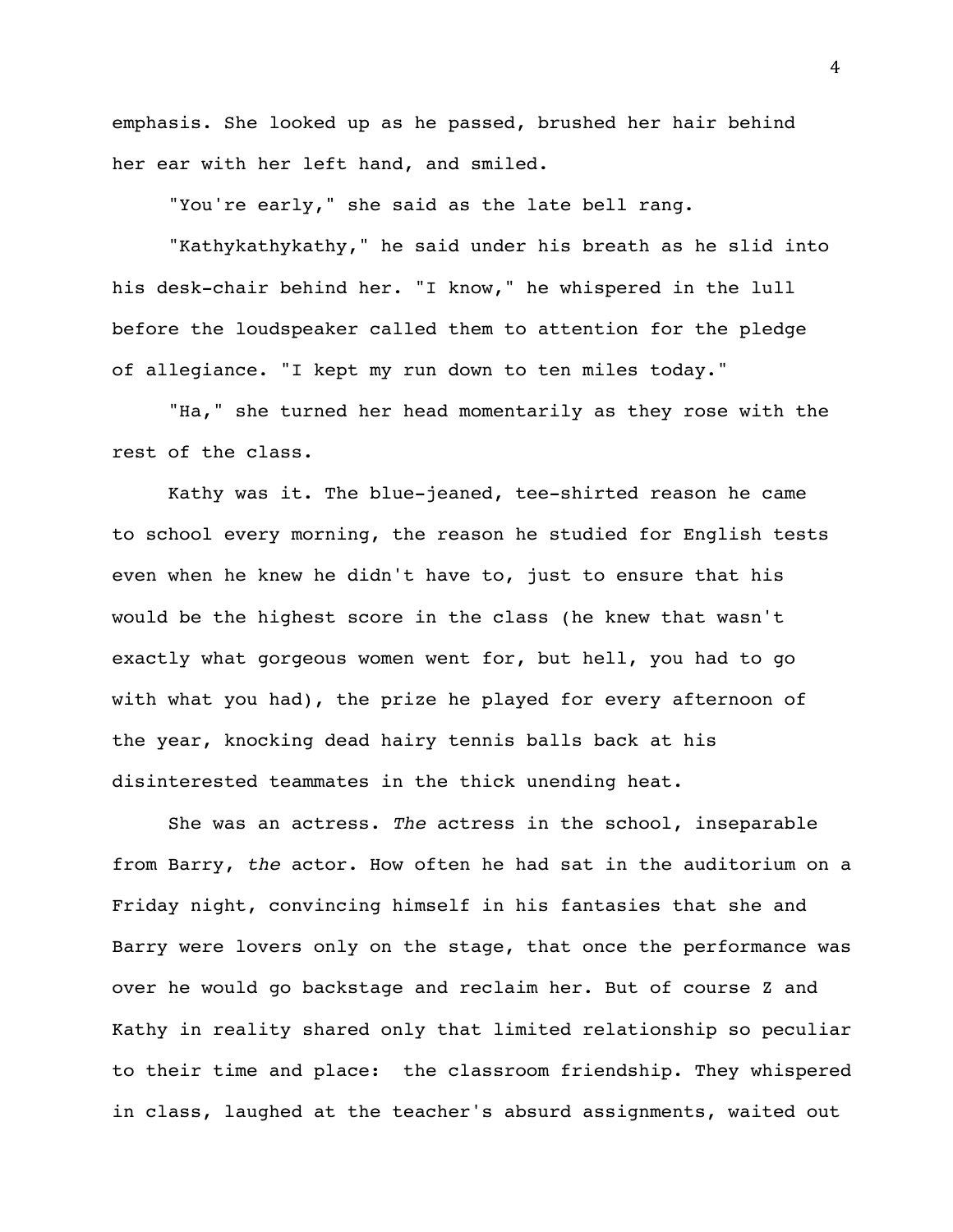the endless hours until June, but were together only in that stuffy room, that enclosed world with the maps and the Dickens poster and the flag. Out of class they were friendly when passing in the halls, but not really friends. She ate lunch in the drama room with the thespian crowd, he in the packed cafeteria with Jimmy and maybe another teammate or two. She spent weekend nights when there wasn't a performance with Barry, presumably at artsy movies (he had seen them once at the Grove Cinema) or out dancing, or worse -- don't even think it! -- parked out at Hobie Beach on the Rickenbacker; he went to movies with Jimmy or played basketball at Dade-South if the gym was open, left the auditorium quickly to go home or to Jimmy's while she drove with Barry to the cast party.

The pledge ended and they sat down to listen to the morning announcements over the P.A. Z felt the air-conditioning settling on his skin and wished he hadn't left his warmup jacket in the car. What did they expect you to do, what with the rooms kept so cold and the outdoor hallways like an ambulatory sauna around the perimeter of the building.

He rubbed his bare arms. Just over six hours and he'd be out on the courts, the heat and humidity rolling over every inch of his skin, erasing the memory of this artificial chill. Sitting in class, he felt it wouldn't matter whether he played well in practice today or not. Just to be out there in the heat hitting the hell out of the ball -- whether it ended up in the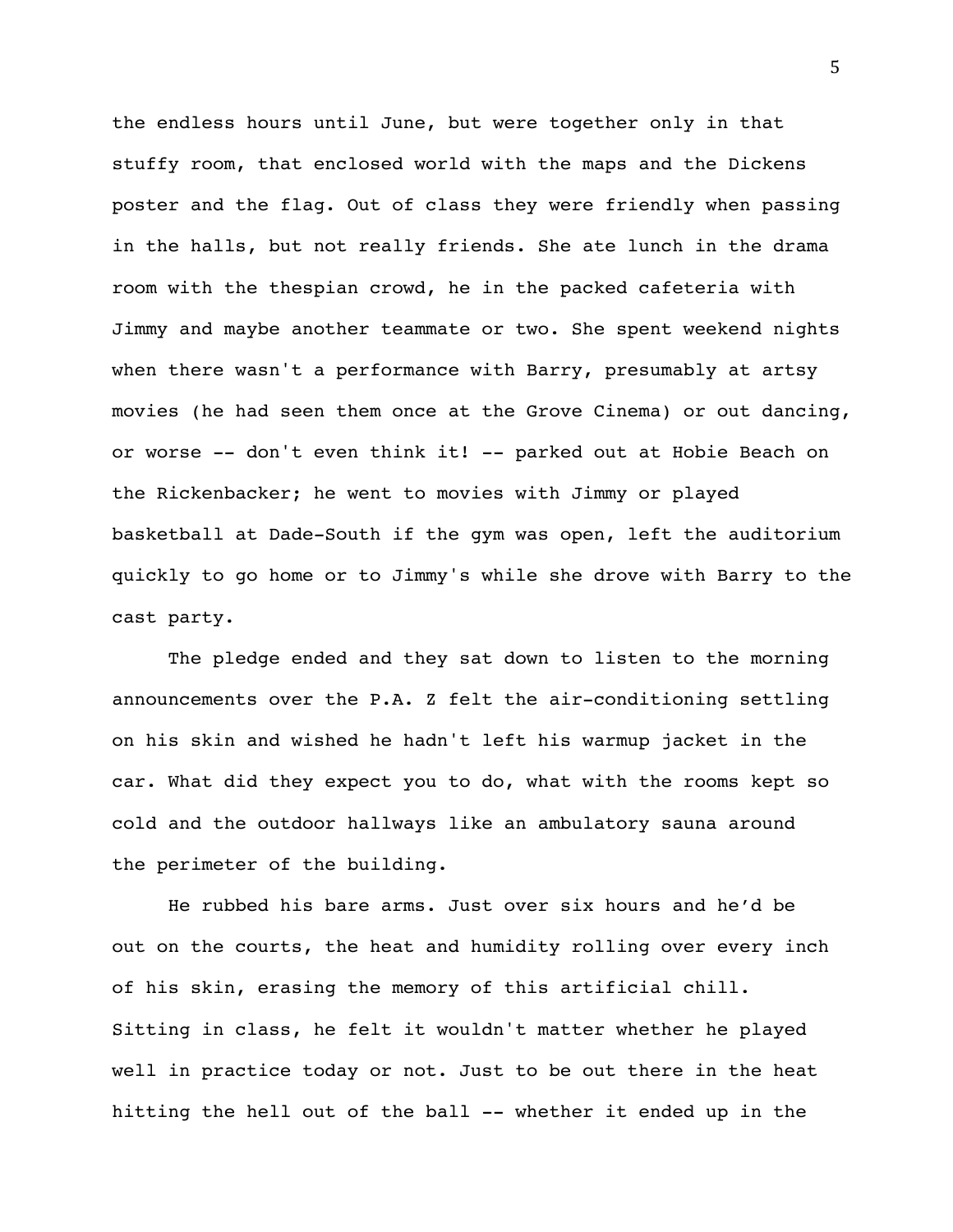court or over the fence -- would be pure pleasure, like stretching out in a hot Jacuzzi.

The announcements were over and Mrs. Williams was talking about *A Farewell to Arms*. He loved the book so far but didn't feel like listening to this woman talk about it. Why doesn't she shut up and let us spend the period reading the damn thing? Then we could finish faster and get on to another book. Could he stand fifty minutes of this? And then five more fifty minutes, not to mention forty-five of bad food in a sweaty cafeteria which never seemed to reap the benefits of the air conditioning. The sun shone through a small window in the door, warming a rectilinear ray that blanketed a section of floor and chairs and just made its way to his left leg, if he stretched it out to the side. He could feel it through his sneakers. Forty-six more minutes.

Then Kathy glanced back at him and he figured he'd be all right. She turned back to the front and bent her right arm back, elbow out and palm up, a folded sheet of loose leaf paper between two fingers. He delicately extracted it and her arm swung back to her side. He unfolded it and read her handwriting -- long, artistic strokes that made him want to slip his fingers between her hair and neck so close in front of him and rub her skin:

Dearest Z,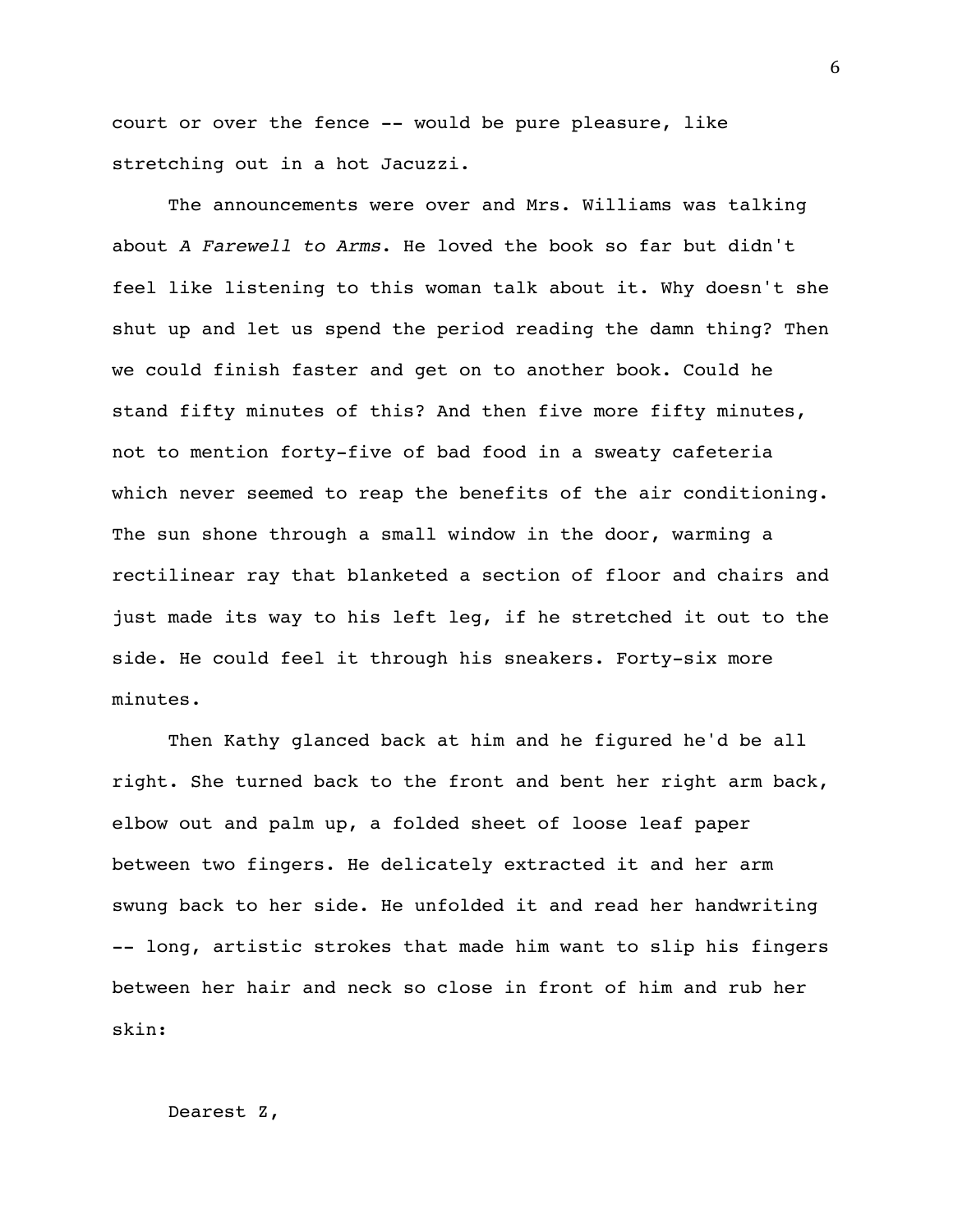Is it my imagination or has dear Mrs. W. finally achieved the perfect monotone? A perfectly riveting E-flat, if I'm not mistaken.

Much love,

K

He smiled and took the cap off his pen. He focused his gaze on Mrs. Williams for a few seconds, seemingly transfixed by the wisdom that flowed from her jaws, before putting pen to paper as if to record the insights at whose exposition he had been lucky enough to have been present. He wroted irectly beneath Kathy's note:

My Flower,

We can only feel blessed to be a party to such anhistoric moment. We will someday be able to tell our grandchildren (assuming functioning reproductive apparatus in connection with all parties involved) that we were there when a human voice first split concrete. Always your humble and

willing slave,

Z

He refolded the paper and slipped it between her elbow (her pale naked actress's elbow!) and the part of her desk that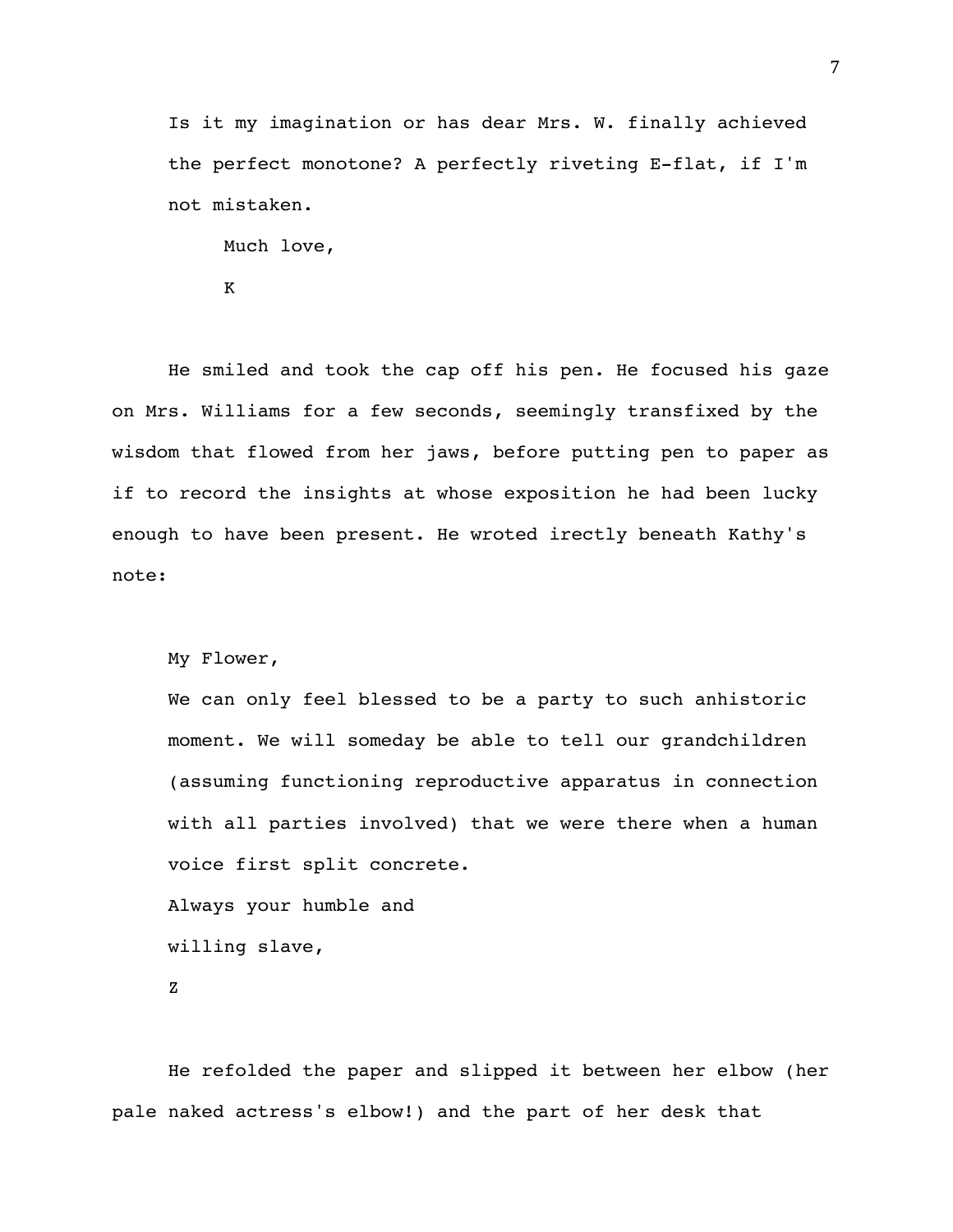extended back above his right leg. She quietly unfolded it, read, and turned just enough so he could see her smile. Didn't she realize that he could make her smile out of class as well, after a good movie, at the beach, that he could even teach her to hit a backhand?

He felt eyes on the left side of the room and looked over to see Jimmy giving him an exaggerated wink and smile, apparently enjoying the exchange of notes as much as Z.

"James," Mrs. Williams modulated to a slightly lower, accusatory tone, "do you have something you wish to share with us?"

"Uh, no."

"Very well. Then why don't you come back to World War I Italy with the rest of us?" Pleased with her impromptu and smooth transition from lecture to disciplinary repartee and back again, she turned towards the map of pre-war Europe that covered the blackboard.

Thirty-nine, thirty-nine. Christ, how was he going to make it through the entire day when he couldn't even fathom thirtynine more minutes of English? He could answer any questions she was likely to pose concerning this book without listening to her; why did he have to waste fifty minutes of his life in a silly pretense? And if he did, why did it have to be so cold in here?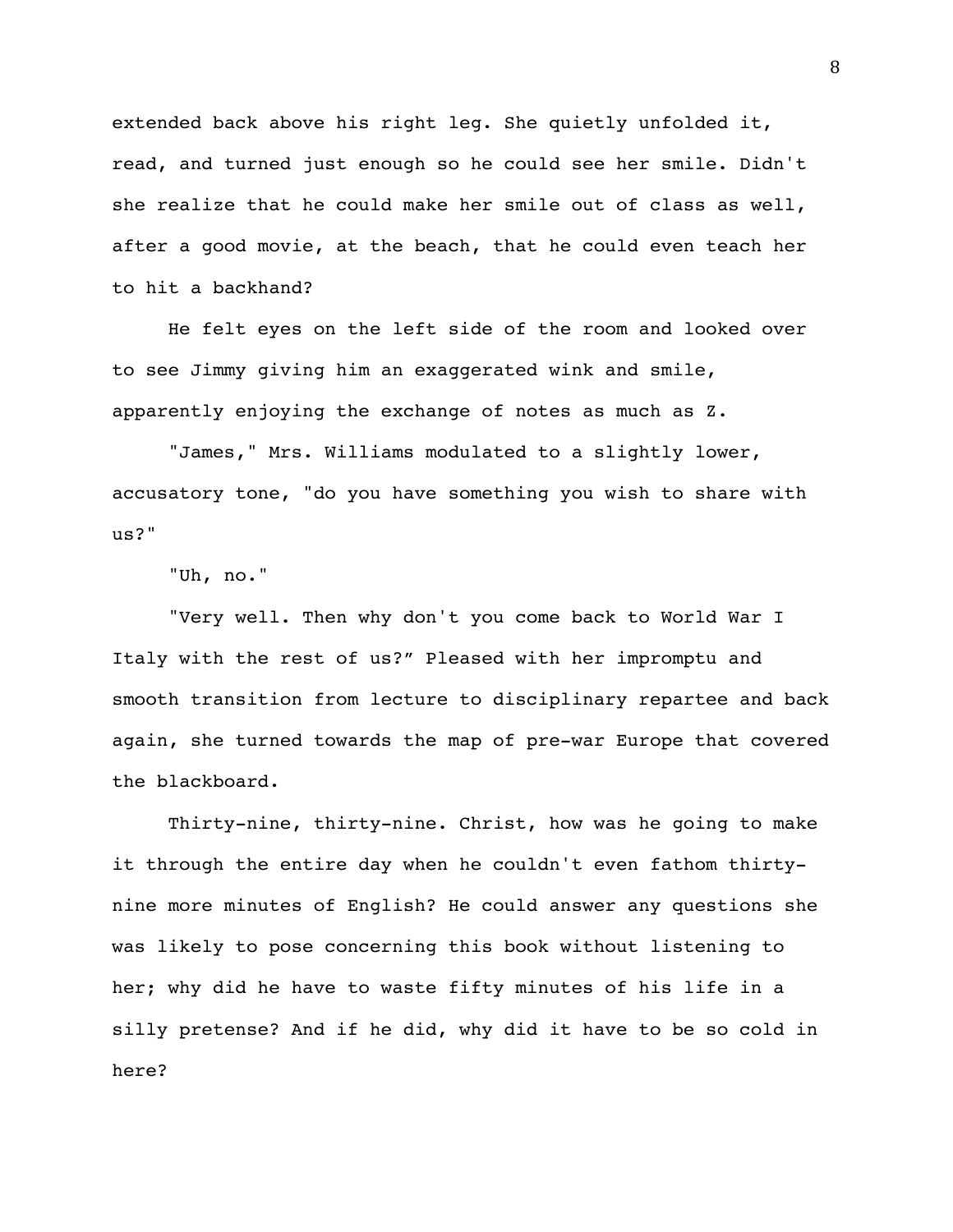Kathy's arm was curved back again, offering the folded paper in palm. He reached for it, lightly touching her wrist with his middle fingernail before sliding it down to extract the note. How debonair could he get? (This was probably the limit, he figured, for a poor sap sitting in a plastic desk-chair listening to someone who should have gone into real estate ramble about Hemingway.) He smiled at his own boldness as he unfolded the paper -- he had touched her, caressed her pale skin like a lover right here in English, and she hadn't protested, squirmed, pulled her arm back. Had she even felt him? Yes, she had to. Even now she was racking her brains for a way to drop Barry without hurting him more than absolutely necessary, so she could be with this suave, tennis-playing, straight-A demon who lets no mere English-class decorum stop him from touching the woman he loves. The straight approach was probably best.

Oh Z My Z My Love:

Deliver me from this hell of boredom. Let us go then, you and I, out the door, across the fields,in the warm sun, where you can caress my wrist again, and my other wrist as well, not to mention sundry other key areas.

Your love,

K

Frederic was injured in Italy. Z unfolded and read: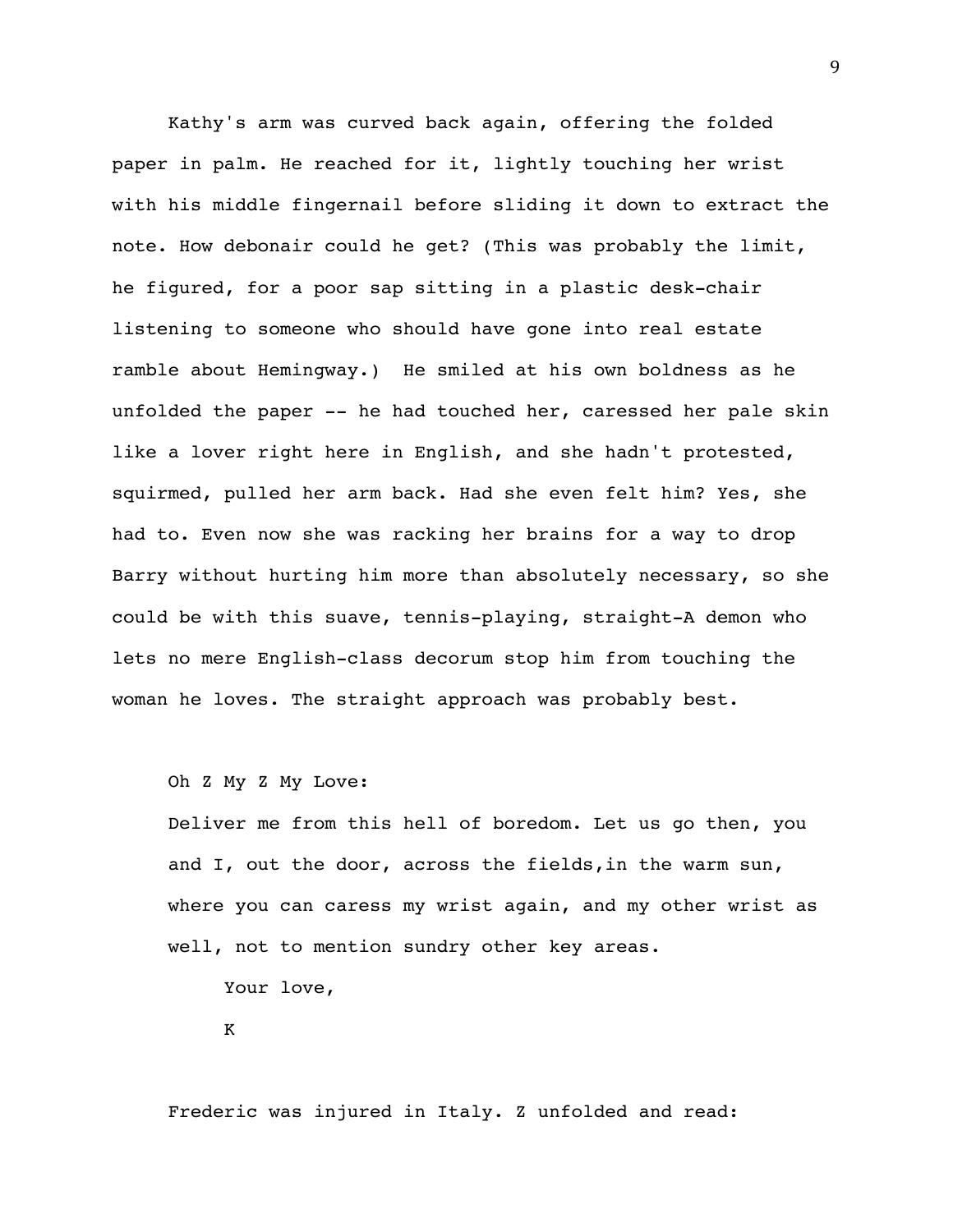Dear Willing Slave,

Don't forget Oklahoma this weekend. You are coming, aren't you?

As Ever, Your Flower

Did she really care? Was she going to act her heart out for him, or was she merely drumming up business? He smoothed out the paper, which was becoming soft with wrinkles, and wrote.

My Lupin,

While I will of course be in attendance at the scene of your glory this weekend, a disturbing thought has occurred to me. Namely that while I go to all your plays, you never come to any tennis matches (of course neither does anyone else, but that shouldn't matter to a renegade such as yourself). Why not come to the big match with Beach on Friday? Warm sun, the comforting pitter-patter of tennis balls, good company (if you bring friends), etc. etc. BYORefreshments I'm afraid.

Always Your Plum,

Z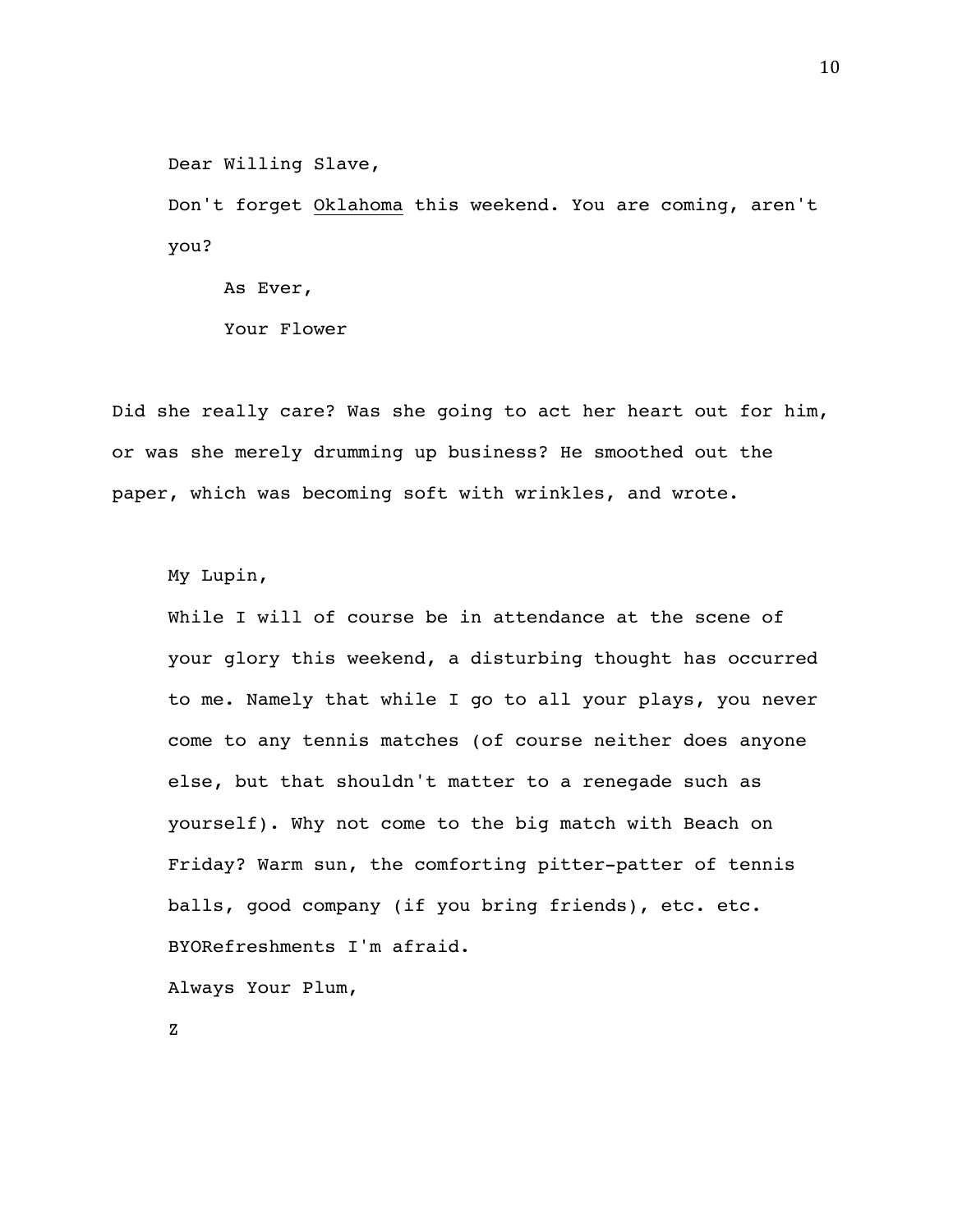He sent off the message and waited, but before she could reply the class rustled, clearing off desks and preparing pens. Apparently Mrs. Williams wasn't satisfied that everyone had read the assigned book -- pop quizzes were being passed out.

Z looked at the mimeographed sheet of paper that Kathy passed back to him, this time high over her left shoulder, no need for secrecy. Short questions requiring one-word answers. Was he going to stand for this? What was the point of his answering this quiz? He knew he had read the book, and if she didn't did he really care? The right thing to do was to protest by simply writing his name and nothing more. But of course she wouldn't accept that, wouldn't simply give him his F and be done with it. No, she would have to know why her star pupil had failed a pop quiz, and how could he really explain himself? It wasn't worth the breath -- he quickly filled in the blanks and turned over the paper.

It was going to be a long Monday, months and years before he could get outside on the hot green asphalt rectangles and lose himself. No pop quizzes out there, no pretense of attention, no need to think, no need to talk, nothing required of him but to let his body do what it wanted. No need to think of things to say, like at the dinner table where his parents had been upset with him lately for hurrying through the meal silently, offering nothing to the conversation. How was your day, Zachary? Fine. What did you do? Nothing. You must have done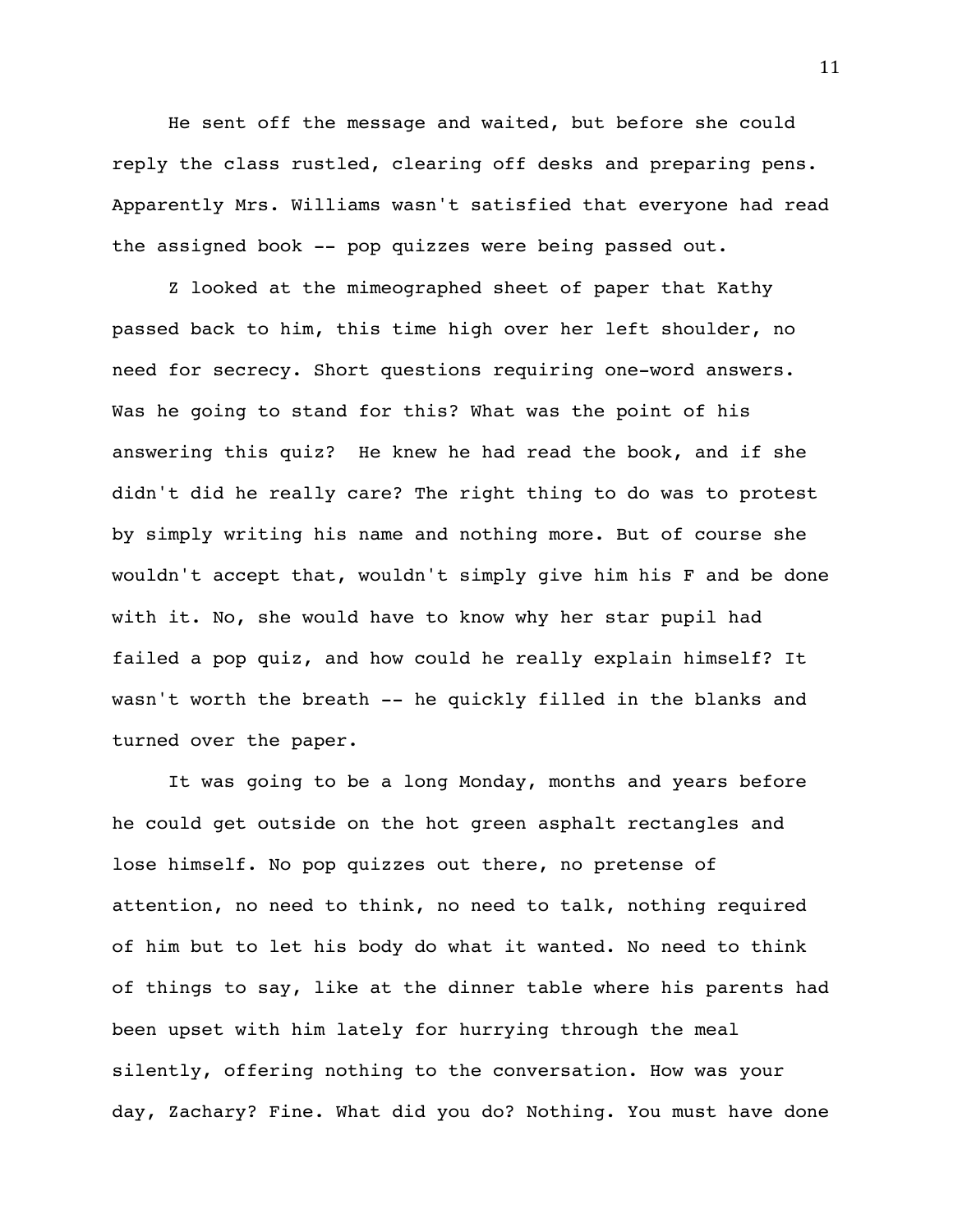something. Same stuff, you know. Why don't you talk to us, Zachary? Nothing to say, Mom, I'm sorry if I bore you. You were thinking something just now, what was it? Nothing. Come on, you were thinking about something -- why can't you share it with us? Jesus, isn't a valedictorian and captain of the tennis team enough for you? You want a brilliant dinner conversationalist to boot? Okay Mom, I *was* thinking about something. I was thinking about how tight Kathy's jeans were today, those black ones she wears when it's cool out, how I'd like to touch them, run my hand up her thigh....

Twenty-one minutes. The air conditioner hummed; he rubbed his arms where the hair stood up.

The heat was like a quilt fresh from the dryer. Draped around him it cushioned his movements, oiled his joints and insulated his skin so he couldn't even feel himself as he bounced from side to side, stretching and bending for the ball. Even the impact of the ball on his gut strings was reduced to a muffled disturbance in the perfect arc of his swing, the sound a distant thud like when you hear a car door slamming far off in the neighborhood. This is what it was like when it went well - you didn't have to think about what you were doing, your body just found the perfect stride to reach the ball and the perfect weight transfer and swing and it was as if the ball knew it was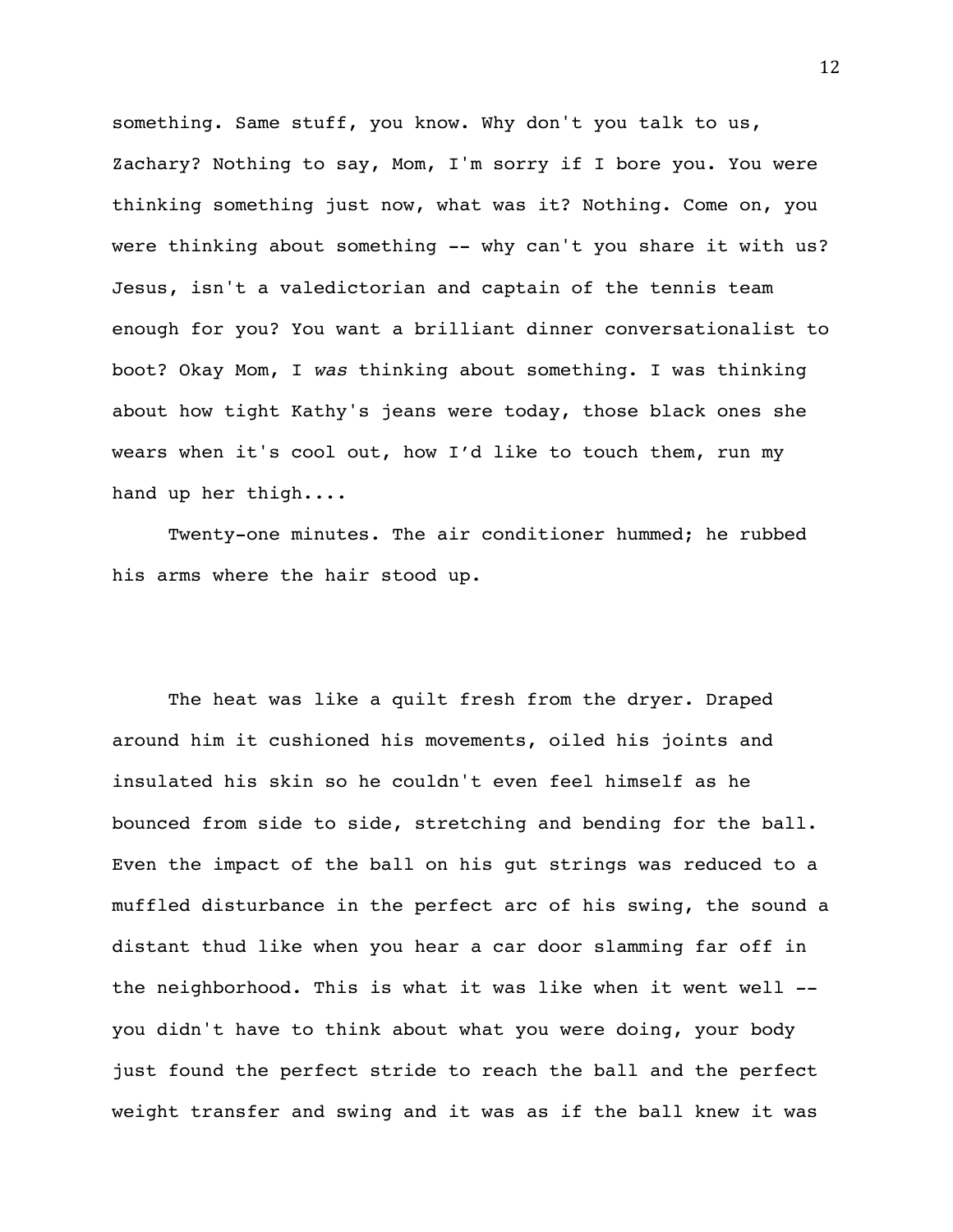in good hands and trusted you and went just where it was supposed to. The sweat felt good on the back of his neck and legs.

Gone were the tired voices of six teachers, lab on light diffraction and calculus homework problems on the backboard, gone was the daily search for seats in the cafeteria, gone were the mad rushes between periods and the cold classrooms. Even Jimmy and Evan across the net were far away as they fed him balls from the bucket in a two-on-one drill, forcing him from sideline to sideline: he was alone.

The red French clay rose in small clouds and settled in his socks as he slid into a backhand passing shot. They had driven from Italy along the coastline in a rented Volkswagen, windows open and Mozart booming from the cassette deck. Now he had reached the finals of this stop on the summer semi-pro circuit and if he won they'd have enough money for several more weeks. Between points he could see her in the corner of the small stadium, her red hair blowing around her sunglasses. Each shot he hit for her, each ball he ran down he sensed her pulling him through the match. And win or lose they would later eat oysters at a café on the water and then walk back to the motel and make love, and afterwards they would lie still with the windows open, the Mediterranean breeze lifting the heat from their bodies.

"That's three goddamn buckets," said Jimmy. "You're gonna wear out the balls for the rest of us."

13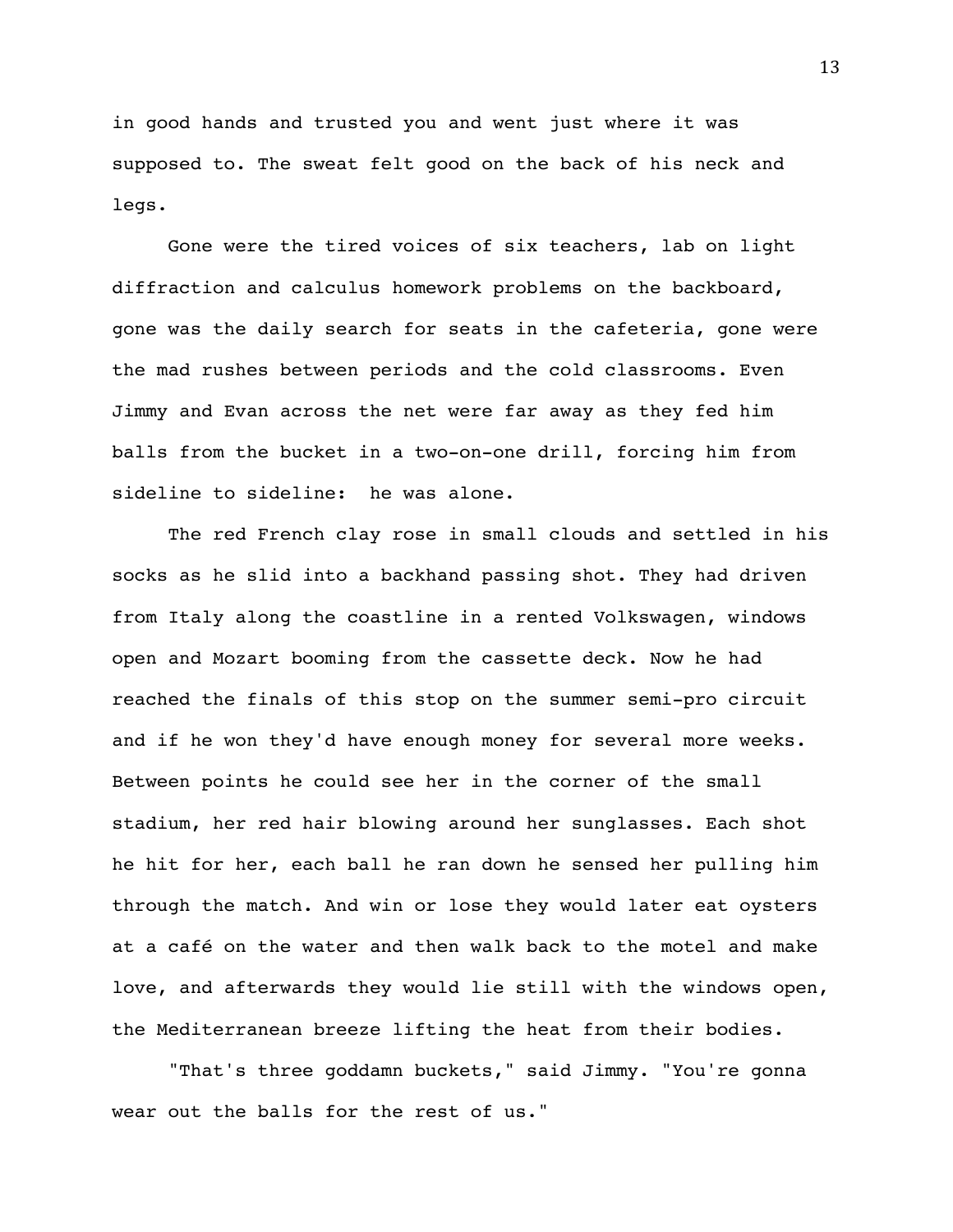"Sorry." Miami. High School. "You want to take a turn?"

"I don't know, it's kind of hot for two-on-ones. Why don't we get up some doubs?"

"No, come on, we're playing Beach Friday. No one on this team takes things seriously."

"That's cause we know we're gonna lose, Z. You're the only one who has a chance."

"Where's Coach?" said Z.

"I think he took his car in to be fixed."

"Great."

"He said you're in charge."

Z looked at the other courts and saw the others had stopped playing and were standing by the net talking or hitting balls into the back fence. Aside from the high school team, there was no one on the courts. The sun beat hard from an angle on the green surface, the glare making it seem almost white. Through the fence, where windscreens should have hung, he saw the school across the street. Palm trees hung limp on the front lawn, and the hallways were empty. A lone teacher made his way towards his car, an old dark-brown Toyota that looked forgotten in the vast emptied parking lot. "It's getting late," he said, "I guess we can hang it up for today."

Z picked up the balls along with his friends, but when they drifted out to their cars or walked off towards home he took a bucket back out onto the court and put it down just behind the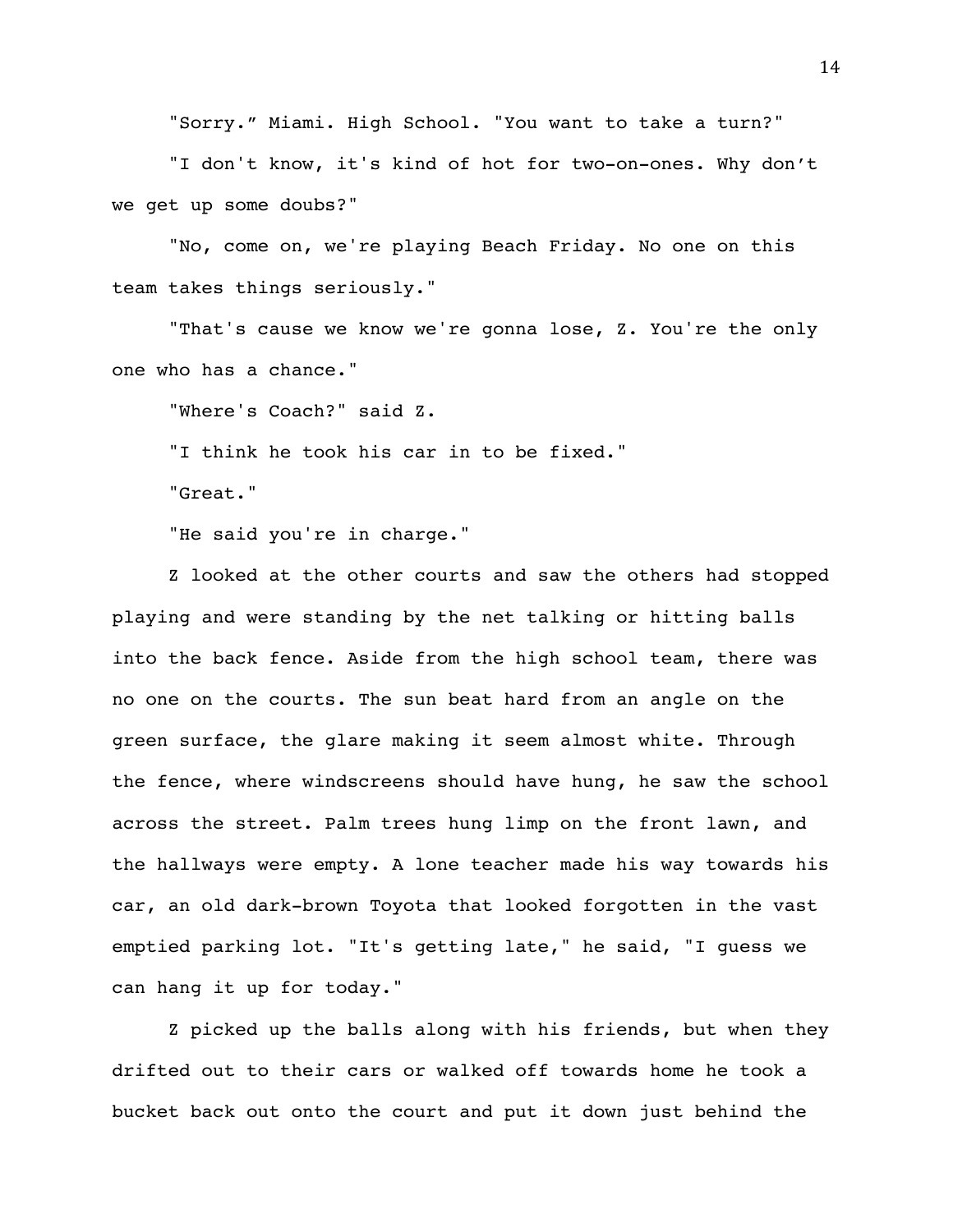baseline. And started hitting serves. The familiar weight of the racket swung back behind his head and then came arcing over, sending the balls across the net where they congregated in various pockets of concentration against the fence. But soon the other side of the net was an ocean away, the hollow knock of the racket and ball pulling him through years and space until he could hear the faint roar of the sea beyond the court and sense her in the bleachers, straw hat shading her face and dark sunglasses protecting green eyes from the European sun.

On Wednesday it rained. The rolling flow of staccato drops outside the classrooms was a soothing background music to the last two periods of the day. You could sense that no one was really listening to the teacher -- everyone's consciousness was filled with a dreamy sense of being *inside*, dry and safe under the fluorescent lighting while outside the door the dark, wild water blew in gusts over the lawn, across the cars and asphalt in the parking lot, against the walls of the school.

In physics, Mr. Frank, a retired Navy pilot who had seen some action in "the big one -- Dubuyuh-Dubuyuh-Two," turned away from the class and scribbled on the blackboard. Restless whispers rose faintly in the room, blending with the sound of the rain and unnoticed by the gray-haired man who squeezed chalk onto the board in shapes and marks that could tell you if you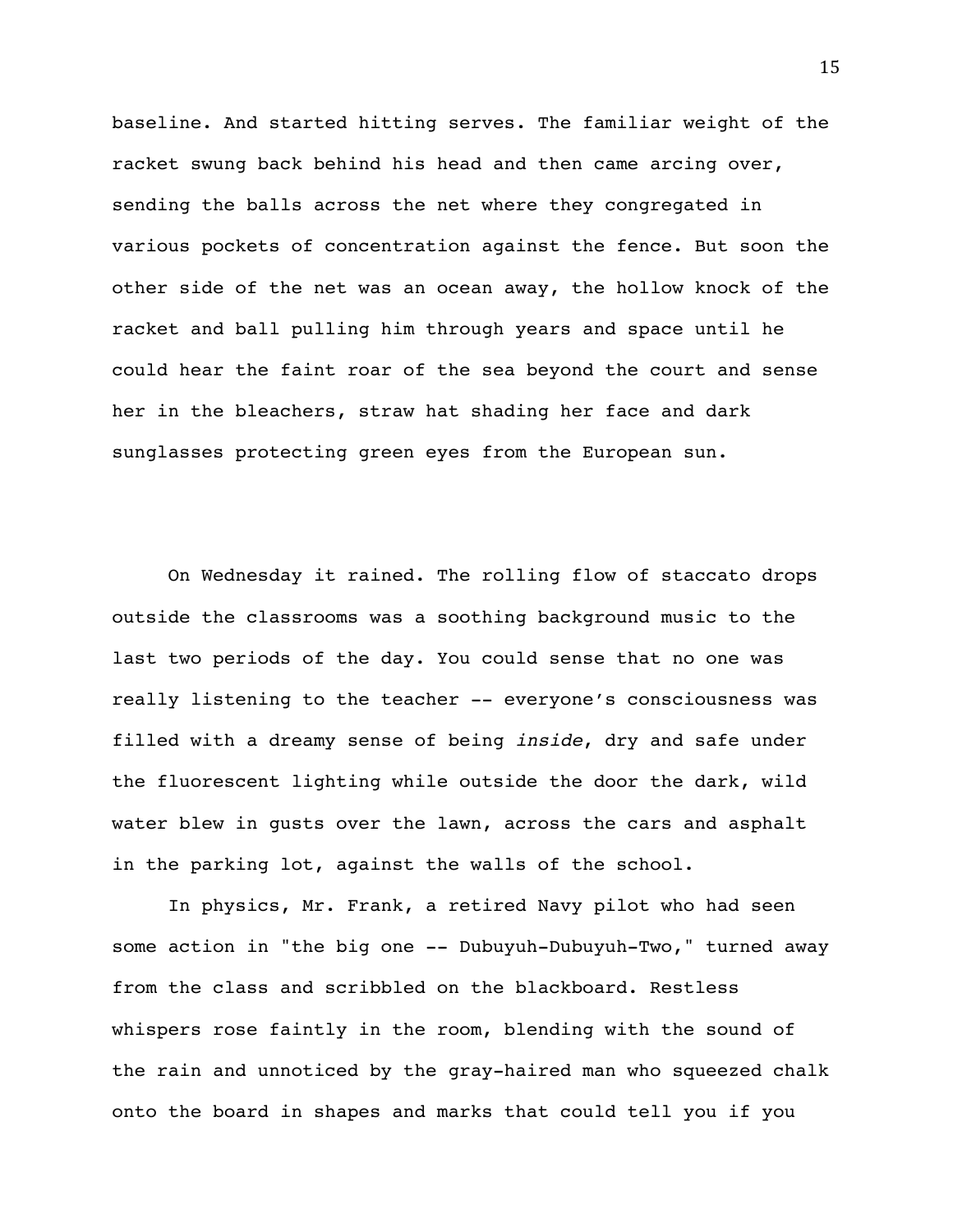threw a baseball at a certain angle from a certain height at a certain initial velocity when and where it would hit the ground, a fact not likely to be required on the diamond behind the school -- at least not on a day like today.

They whispered:

"Looks like practice is off."

"Yeah. Even if it stopped now, the courts would never dry in time."

"You want to go to Dadeland or something, look in the record stores?"

"No," said Z. "I'm tired as hell. I'm gonna head straight home and get some sleep. I don't know how much longer I can deal with getting up at six."

"You won't have to. In college you can take all late classes, and sleep till ten or eleven. That's what my brother does."

"Yeah?" It sounded good to Z, who grew more tired as each week went along, until he could reset his body clock by sleeping through weekend mornings. For the past couple hours the rain had been playing with his fatigue, lulling him into a torpid trance so that he didn't even mind that there'd be no tennis today. He remembered a day like this one in elementary school, he couldn't have been more than ten, when he'd gotten caught in the rain walking home. He'd sprinted all the way to his house, Peanuts lunch box banging against his thigh with each step, and when he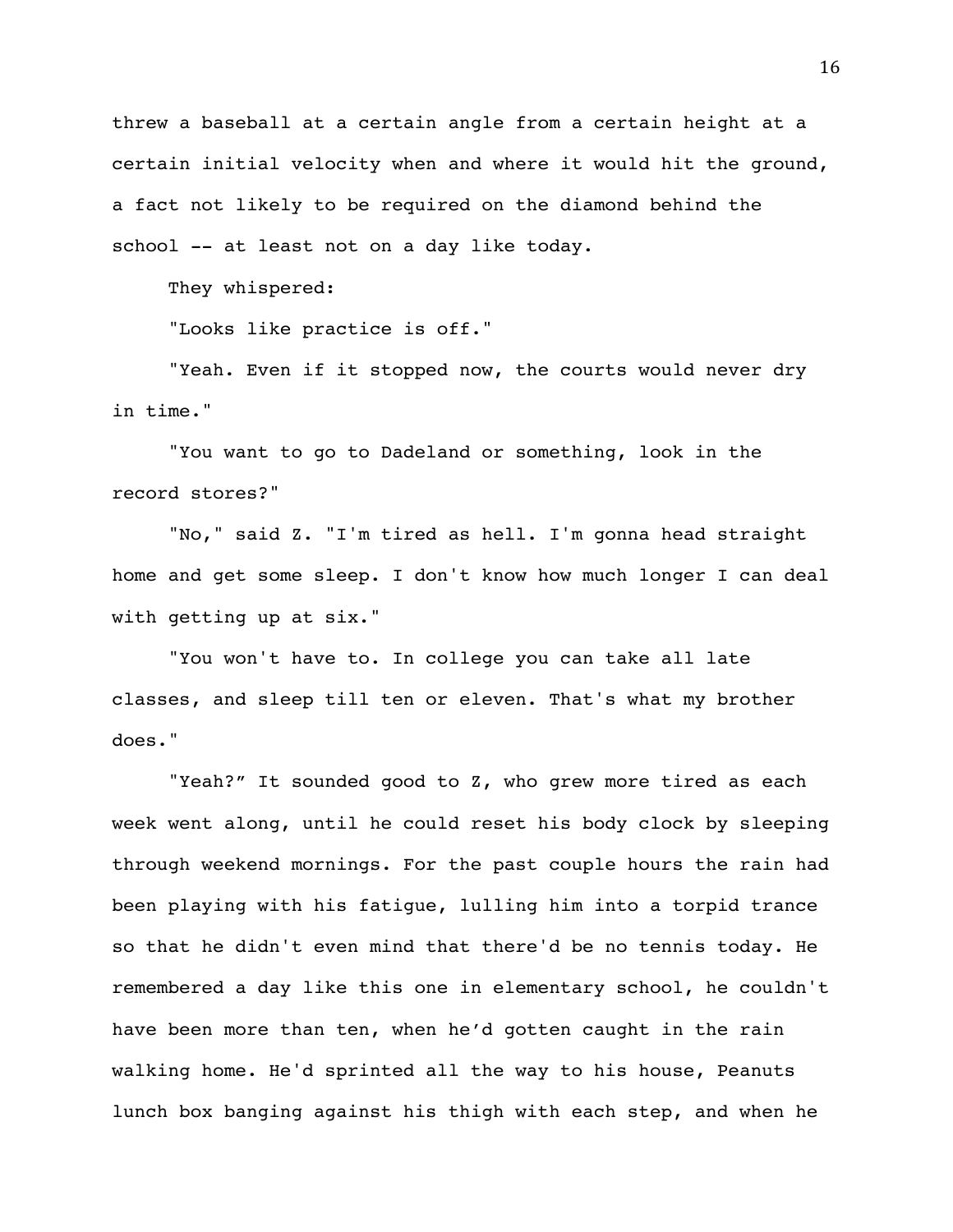finally got there, soaking wet, his mother had toweled him dry, dressed him in dry clothes, and sat with him as he had chocolate chip cookies and milk and watched the drops in the swimming pool through the glass sliding doors. Now he looked forward to going home in the afternoon for a change, drying off and falling into bed, finally submitting to the rain's soporific rapping on the windows.

By the time the final bell rang, however, and the fidgety students crowded into the halls where the electric lights had been on since lunchtime, the rain had stopped. As Z walked through the crowded parking lot the sun appeared through a break in the lightening clouds, spreading white light across wet asphalt and concrete. He passed by his car and walked to the tennis courts beyond the lot. Puddles covered large portions of the courts, defining sections where the surface had settled disproportionally over the years. No longer as tired as he had been in class, he considered getting a squeegee and spreading the water for the sun to dry, but it would probably still be too long before they could play. He walked back to his car and joined the machines clustering like insects by the few exits and squeezing their way out onto the main street.

About a mile from school he saw her. Walking along the sidewalk on the right side, both arms cradling her books in front of her in that way that girls did. Her red hair looked darker in the gray clouded sun.

17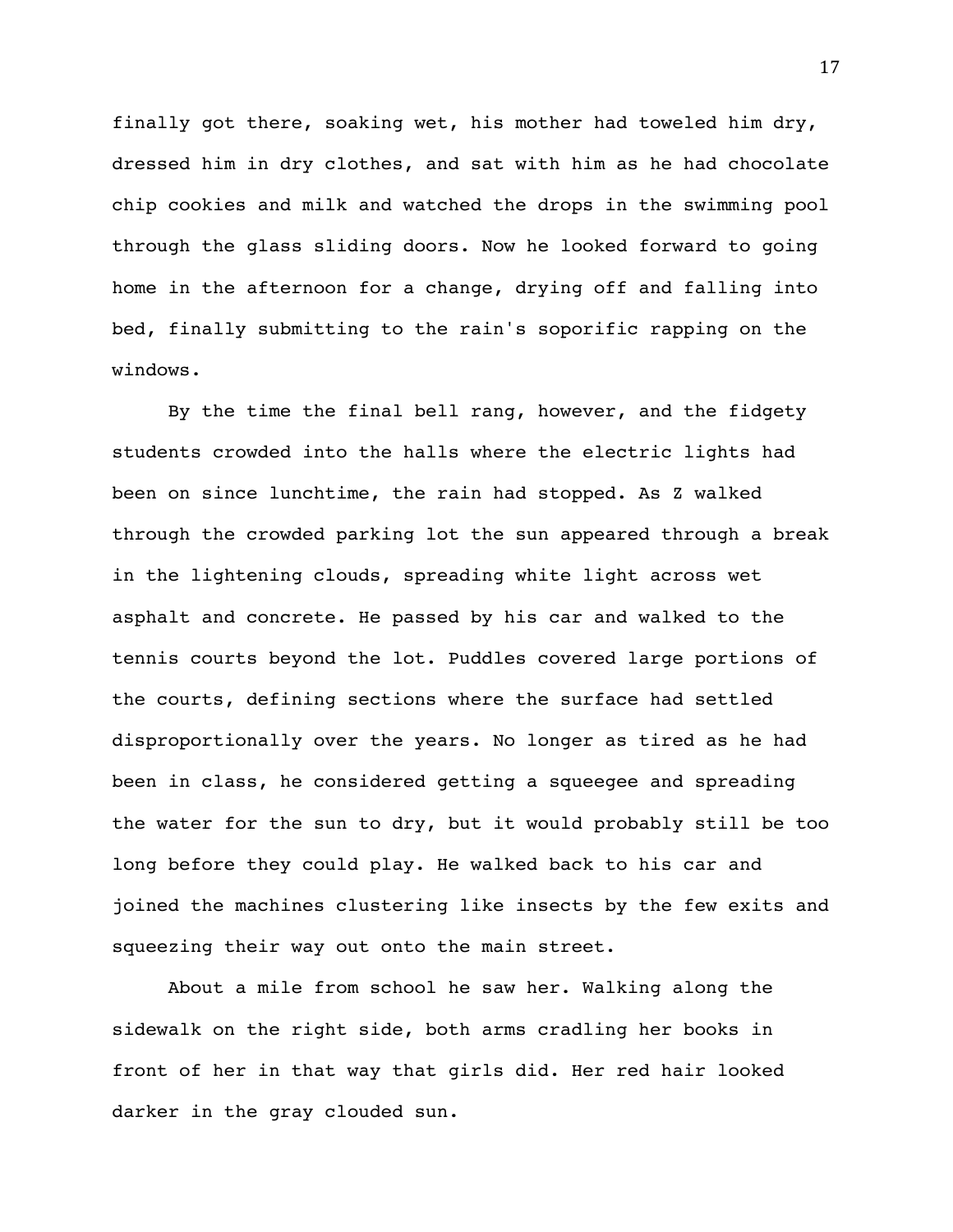Barry usually drove her home; what did this mean? They must have broken up, they must be history -- she is free, free for him to sweep off the sidewalk and into his rusted Datsun forever! What luck that it should rain today, the day that she is walking home alone across rain-drenched streets and sidewalks wishing that he would come driving by.

He pulled off the street and onto the swale beside her, rolling down the passenger window as the car stopped. At first her look was strange, apprehensive, as though it didn't belong on the face that he knew in English class, but it quickly changed to the one he knew.

"Z," she said, smiling into the open window.

"I quit the team so I could give you a ride home," he opened the door.

She laughed as she got in. "I know you wimpy tennis players don't play in the rain."

"Oh yeah. That's good -- I get to stay on the team." He pulled back onto the street. "Where do you live, anyway?"

"A block up on the left. The white one."

"Well it's a good thing I saw you -- you must have been exhausted after walking nine tenths of the way home."

He loved her laugh. "I couldn't take another step," she said.

Water had collected in the dip at the base of her driveway, and as he pulled in the sound of the tires slicing through it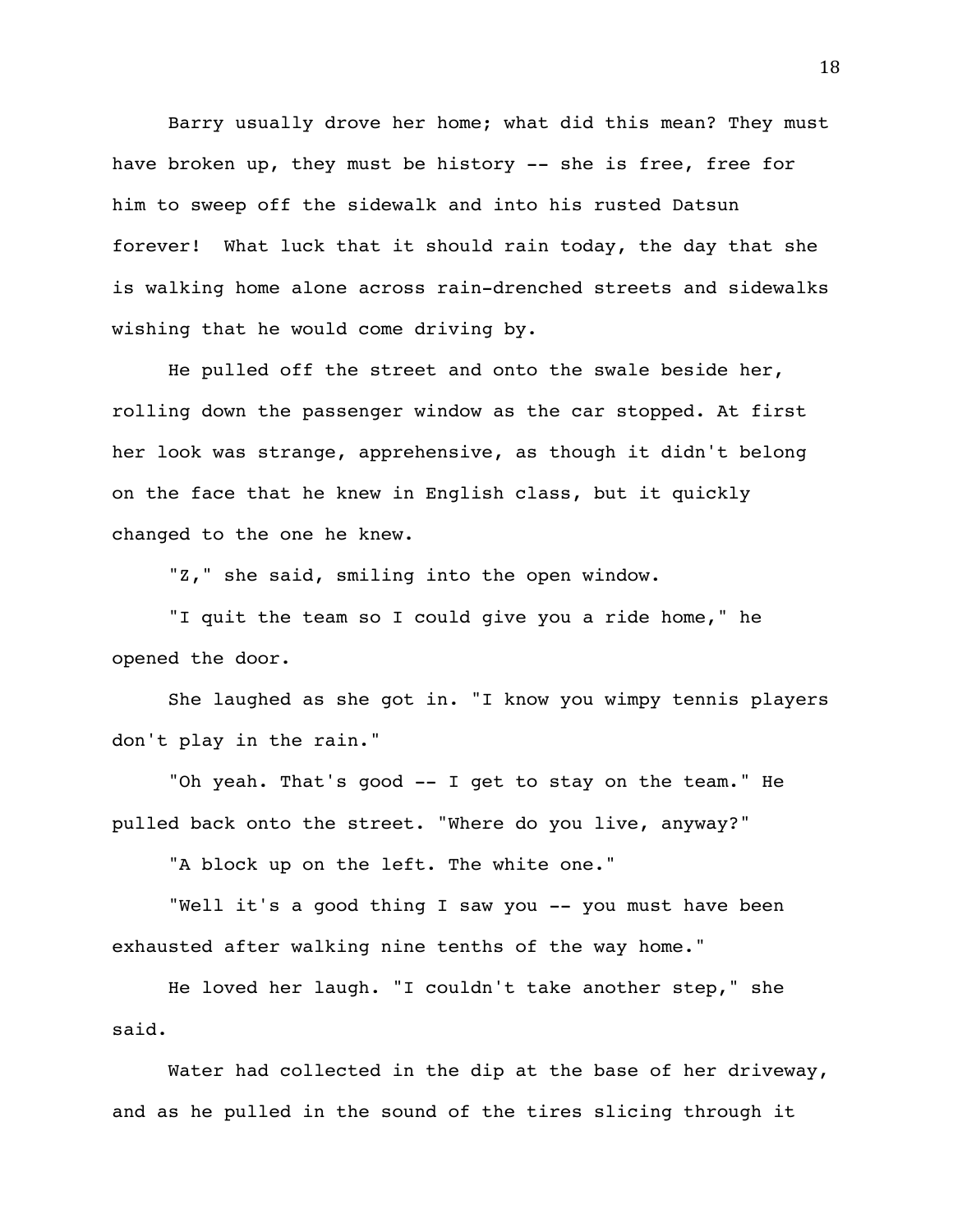rose up and through the open windows of the car. He shifted to neutral and pulled up on the emergency brake slowly, with the button pushed in so as not to make any noise. The engine rumbled, calling for oil to replace what continually leaked out.

The sentences that he had played over in his mind so many times on the tennis court or while drifting away from an economics lecture, reserved for exactly this occasion, rushed through his mind now like newspaper headlines in an oldfashioned movie. He pushed the emergency brake button in and out. "Well," he said.

"Thanks for the ride," she said and collected her books and purse, shifting her weight toward the door.

"How come you were walking, anyway?"

She settled back into the torn bucket seat. "Barry's making up a test after school. I didn't feel like waiting."

"Oh."

"Are you coming Friday night?"

"Of course. I always come."

"Really?" Didn't she know that?

"I should have been in drama," he said. "I was really into it in junior high."

"I didn't know that, Z. I bet you were good. Why didn't you keep it up?"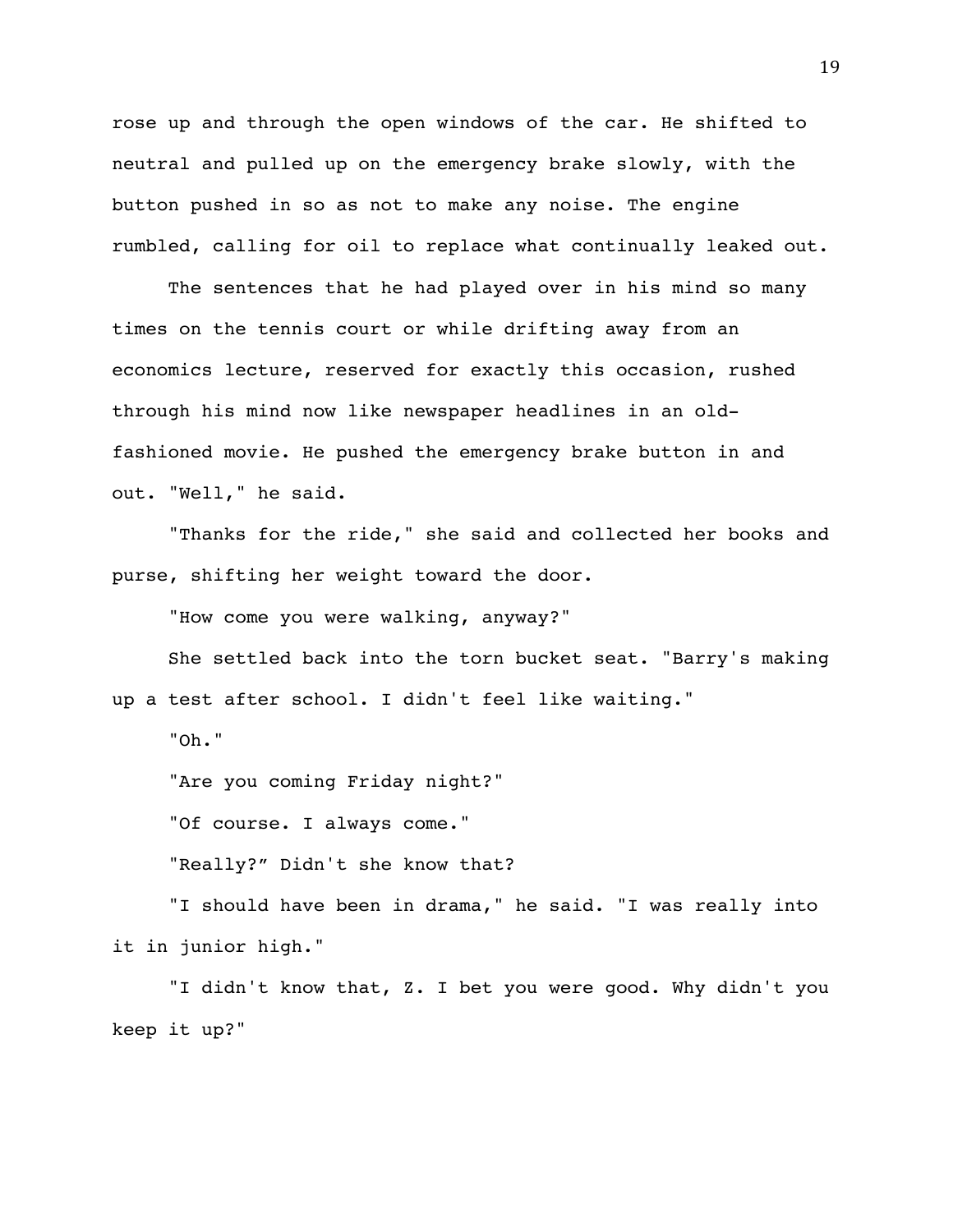"Tennis. Just not enough time, you know. Besides, I think the only reason I got the leading roles was that I was the only one who would memorize that many lines."

"Well, it's too bad you didn't. Then we wouldn't have had to wait until we sat next to each other in English to become friends."

Exactly, he thought. I could have been the co-star, I could have been the one to take you to cast parties, the one to rehearse key scenes together on rainy afternoons. Let Barry be the tennis player, let him be the one to play matches no one cares about, let him sit alone in a packed auditorium and watch me touch you on the stage.

"Anyway," he said. "You gonna come to the match Friday? It's the best one of the season."

"I'll try. I've got a lot to do to get ready for the performance, though. We have to be there real early and all. But I'll try to stop by for a little while at least."

"What more can a man ask?" he said, and immediately realized that it was no joke -- a man could ask for a hell of a lot more -- and he moved toward her instinctively. And then of course there was no turning back, it was like once you've given in to your friends and strapped yourself into the rollercoaster you can't very well unstrap yourself and jump out -- you're climbing to the top of that big one and going over and down so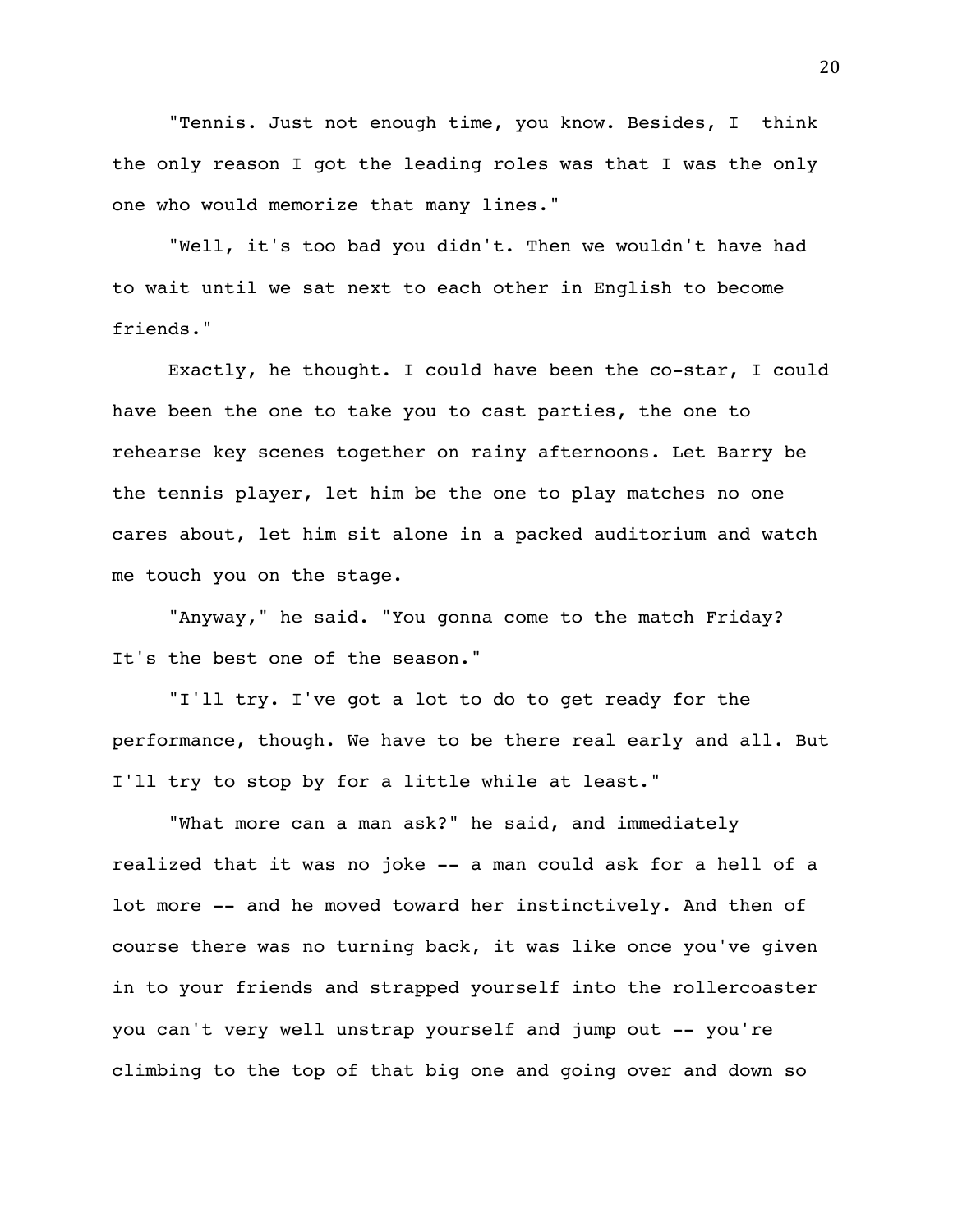fast that you'll rise in your seat against the bar, so he leaned into her and kissed her right on her actress's lips.

"Z," she said. How she could say his name, that initial which had become so synonymous with his own self-image that he no longer even heard its sound, and make it mean so much? That's really all she said, but from that one syllable he learned everything he needed to know, just like he knew he'd crack his forehand return of serve down the line on the big points. And saying only this she pulled her purse back up from where it had slipped down her arm, opened the door in the same motion, and stepped into the middle of the driveway puddle.

The lights high above Center Court burned holes in the indigo New York sky and shone down onto the hard green stage. Funny, he thought, you take away the lights and the stadium and all you have left is a regular green tennis court, identical to the hundreds of other ones you've played on. Phase everything else out -- that's the key.

He did this now, serving at 6-5 in the first set, but the more he concentrated on the court and his opponent, the more acutely aware he was of the people in the stands, of the television cameras in the corners, of everyone he ever knew watching him from their living rooms. And as he put his toe to the baseline and prepared to serve, he felt her presence. In the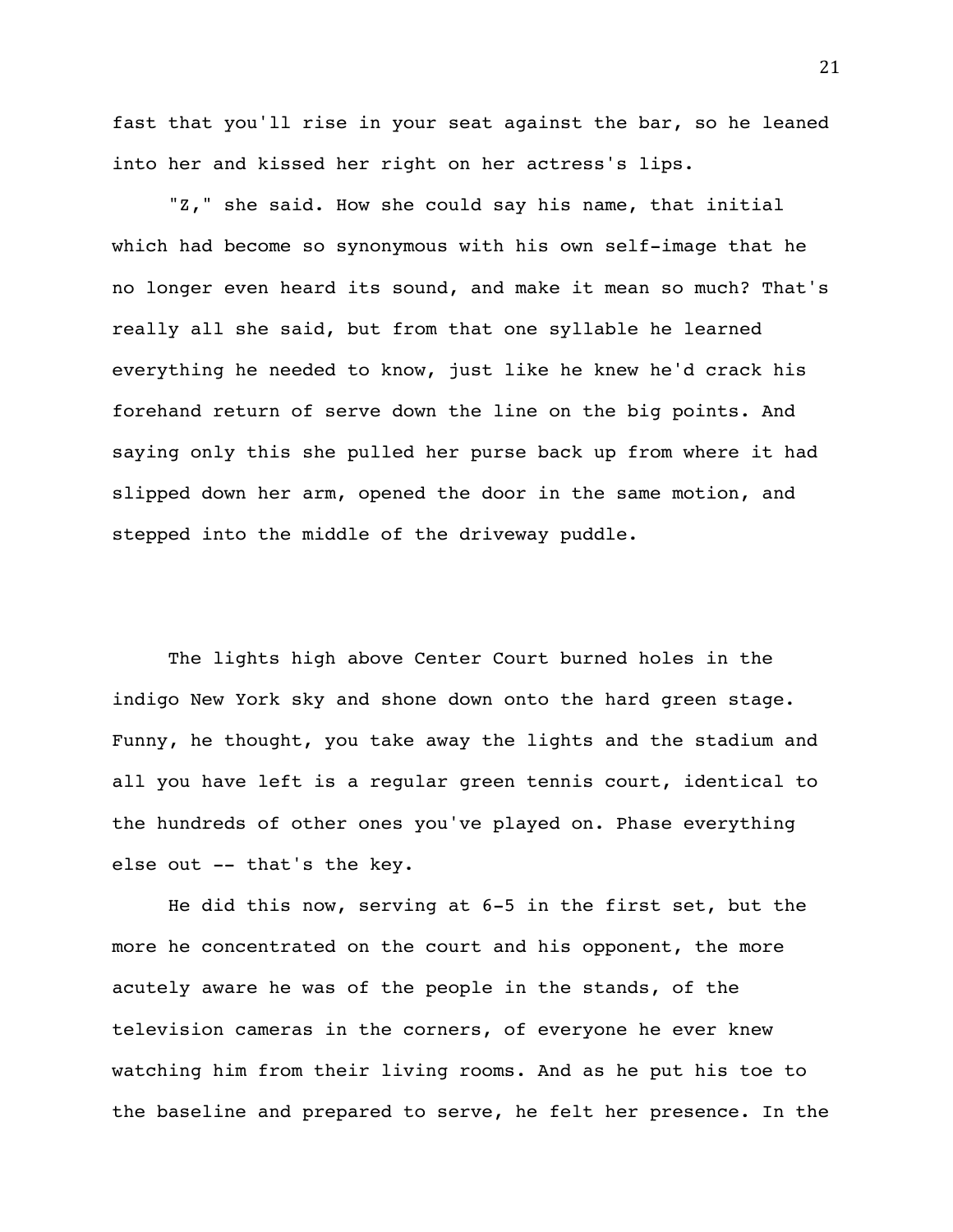corner of his eye he could see her red hair in the front row, waiting for him to put away the first set of the match. And when the camera panned the crowd, it would stop and zoom in on her, her with her hair and her face and her coke and her books, and everyone would know that she was finally his.

The cool night air of early September blew through the sleeves of his shirt as he bounced a ball in front of his toe. He closed his eyes for a second and then opened them and as he tossed the ball it seemed to rise all the way into the darkness and become a part of the night above, and he bent his knees and pushed himself up to meet it, bringing it back down to earth with a solid crack that echoed off thousands of silent faces.

One down, three to go.

Playing with everything he had, he brought himself to set point with a well-placed backhand volley and an overhead winner. One more and he would be in control of the match. He was completely within himself now, his opponent and even the entire other side of the net a distant blur. He knew her eyes were on him as he once again bounced the ball rhythmically and then set himself, weight perfectly balanced on both feet. He felt her watching him as the ball again framed itself against the dark sky and he arched his back, this time spinning it into the corner of the far service box and following it towards the net. Her eyes shot energy into his legs as he took the return above net level in the center of his sweet spot and without so much as